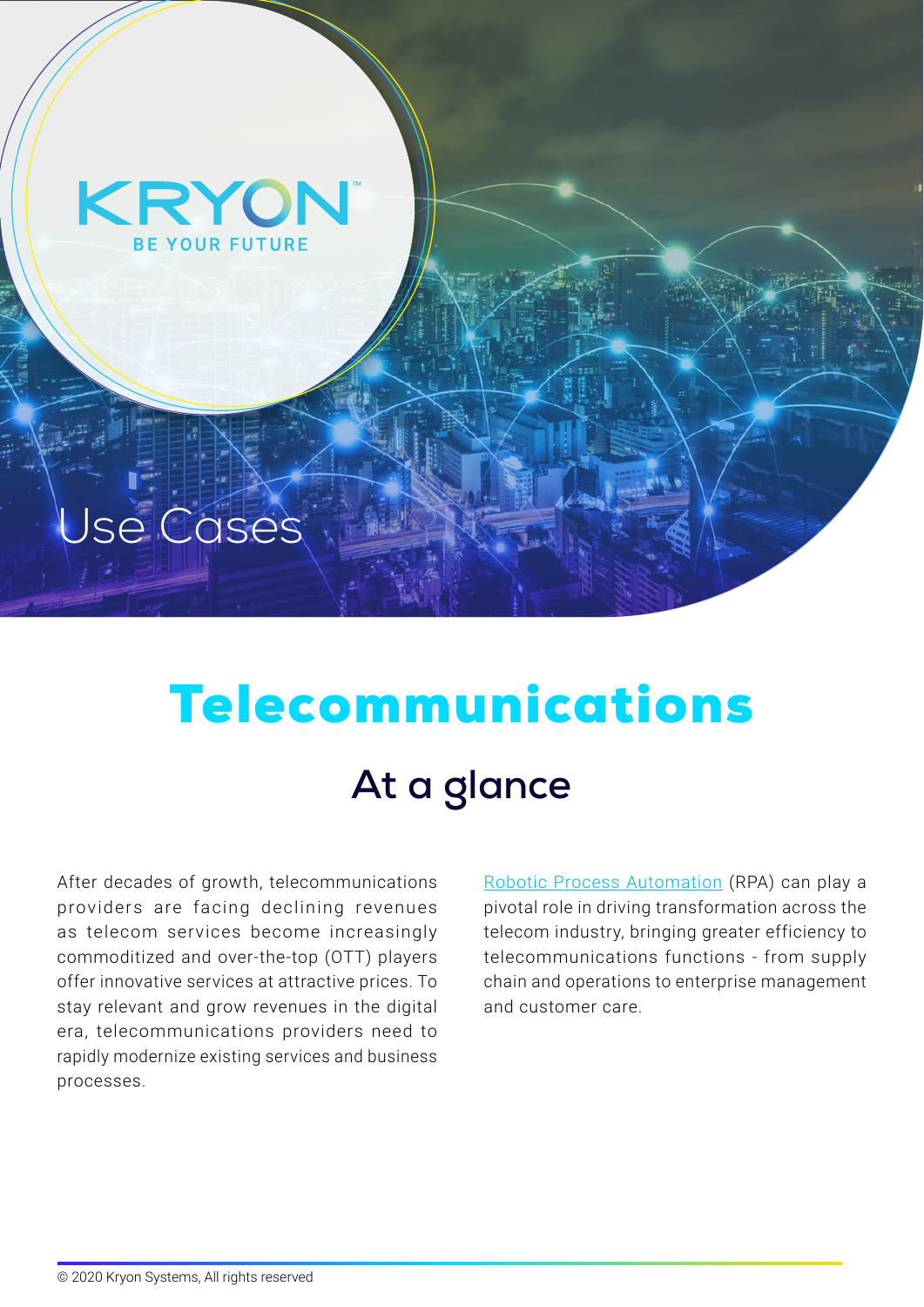### **Current Situation**



#### **Tightening Margins**

With fierce competition from OTTs, many telcos are facing a steep drop in basic communications service revenues, forcing them to reduce OPEX and CAPEX



#### **High Customer Service Expectations**

Telcos who struggle to meet the demand for high network availability and superior service across all channels face high rates of customer churn and risk losing credibility.



#### **Transformation Into Digital Services Providers**

Operators must evolve into digital service providers, reimagining their business models, upgrading network infrastructure and creating next-gen offerings for their customers  $-$  fast and at scale



#### **Disparate Applications at the Core**

Telcos must manage several platforms and applications to support multiple products and services. This leads to siloed data, disparate services and complex processes, which are often not integrated.

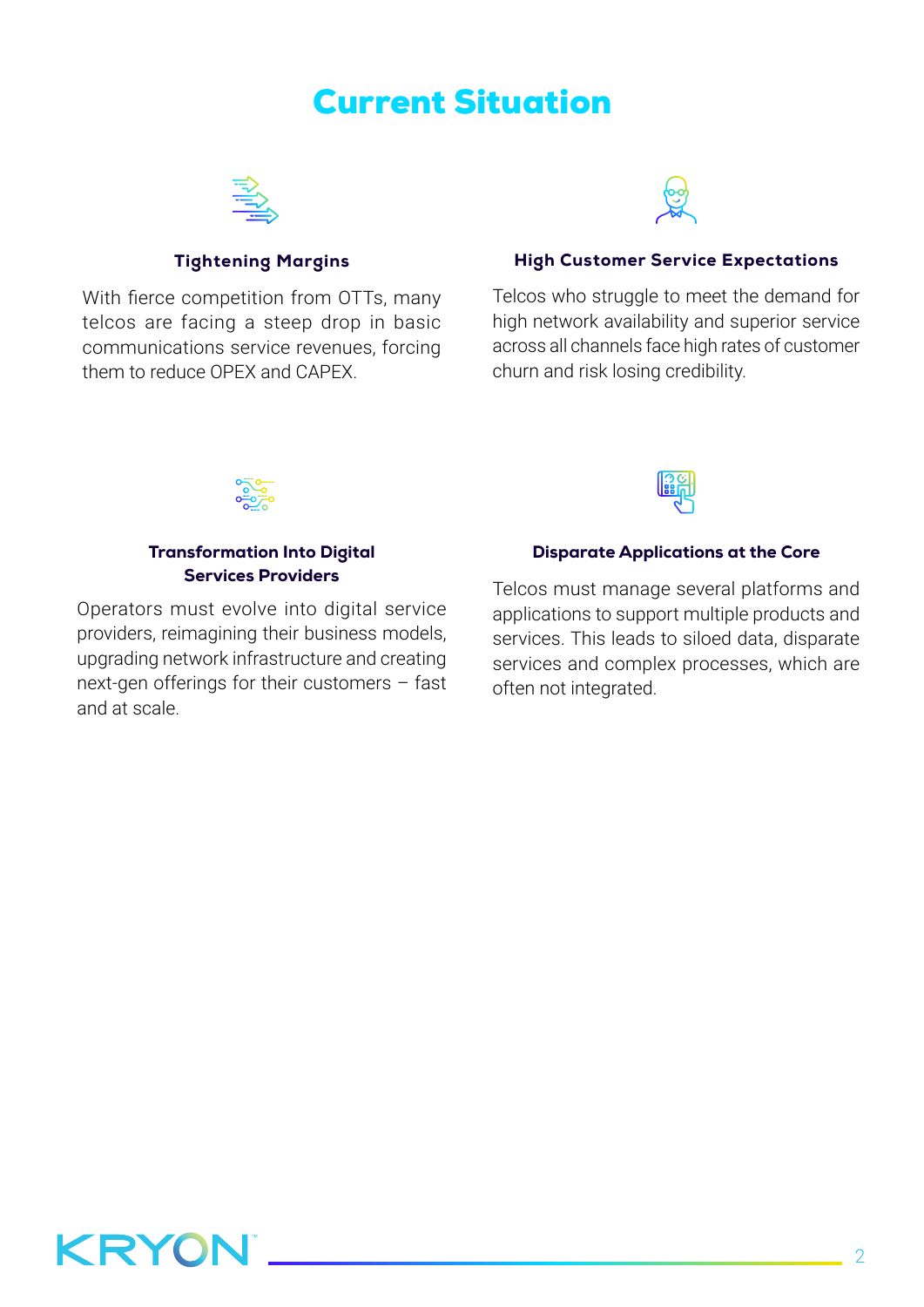# **Kryon's Full-Cycle Automation Suite** Delivering Value to the Telecommunications Industry



#### **Effective Data Transmission**

Many telecom processes, such as raising purchase orders, are full of data disparities due to non-standard formats and siloed information sources. The Kryon Automation Suite's OCR algorithms and ABBYY integration help close these holes by transforming data into uniform, actionable .formats



### **Increase Customer Satisfaction**

consuming back office tasks, service Instead of focusing on mundane, timeagents have more time to handle customer making and solving complex issues. Better requests that require human decisionand quicker customer service results, in turn, in better retention.



#### **Lower OPEX**

In addition to cost savings in training and workforce, Kryon's modular RPA solution significantly minimizes reliance on programming and development resources, resulting in even greater operational cost efficiency and substantially lower TCO.



**Happy, Loyal Employees** 

Kryon's Automation Suite allows employees to focus on more gratifying work, such as complex value chain processes, that allow them to develop new skills and express their creativity -reducing expensive employee turnover.



1000s FTE hours per year saved.



Significant cost savings.



Increased customer satisfaction.



Eliminate human .error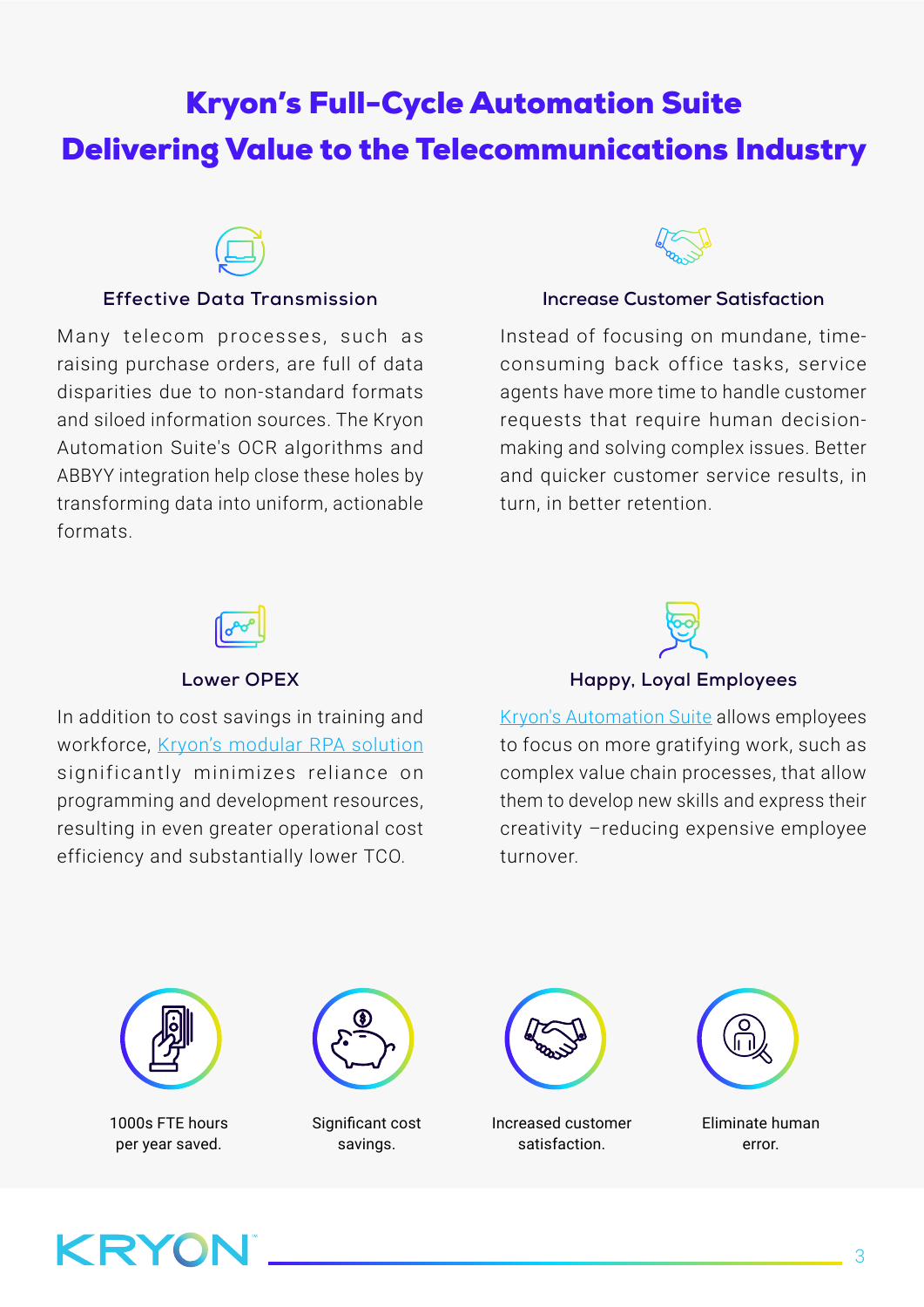

# Use Case **Increase FCR and Error Reduction**

# **The Challenge**

A leading telecommunication provider was looking for a solution to eliminate errors made by call center agents when processing customer requests for address changes. These errors resulted in disconnected lines at new locations causing repeat calls, customer dissatisfaction and lost revenue.

## **The Solution**

Kryon Attended Automation quides novice agents through the proper handling of change address requests. Sensors summarize order entry and provide a script for agents to confirm before completion.

### **Results**



#### **Increased First Call Resolution (FCR)**

- 2.2% increase for new hire agents and 1.7% for tenured agents.
- Decreased new hires time to proficiency.
- 1 week decrease following new hire training.
- Improved service delivery time.
- Prevented incorrectly entered work orders delay of up to 2 days.



**Improved Bottom Line Results** Reduced lost revenue by 14% for new hires and 5% for tenured agents.



Improved Customer Satisfaction (CSAT) 4.9% improvement for new hired agents and 1.6% for tenured agents.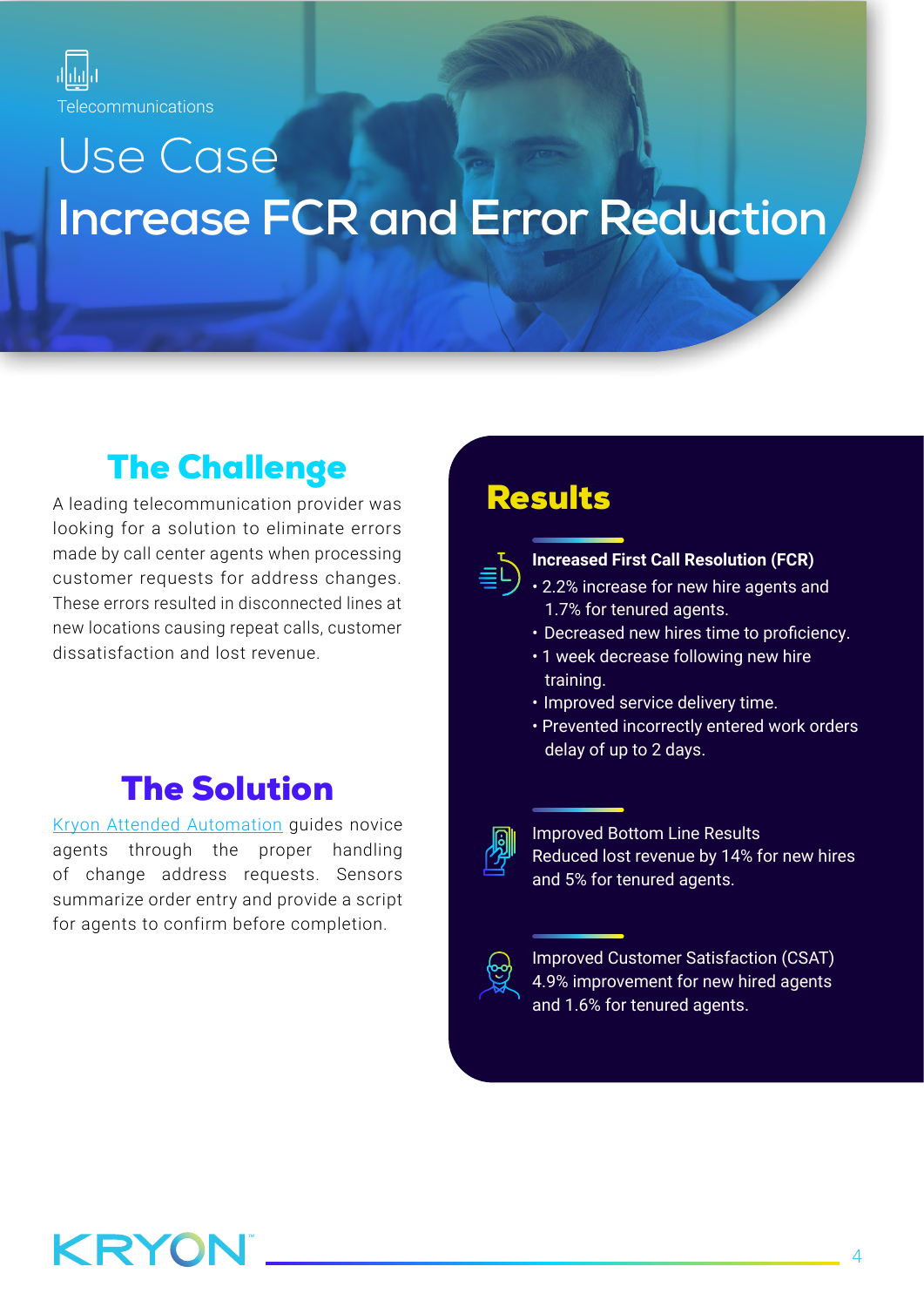**Telecommunications** 

# Use Case **Handling Time Reduced by 80%**

# **The Challenge**

A telco client provides its enterprise customers with various internet services at different locations. This complex ordering process is prone to fallouts, impacting the ability of the telco to bill its customers and keep churn to a .minimum

### **The Solution**

The Kryon Automation Suite is used within the ordering process (cross vendors and departments), reducing the duration of each ordering step, improving SLAs, saving money and increasing customer satisfaction.

### **Results**

| ĭ |  |
|---|--|
|   |  |
|   |  |

Use visual approach to navigate menus and screens of various applications along the process.

Use HTML, .Net, and UI integrations to sync and compare integrations between .applications



Saving documents and sending email notifications (using programming commands) to prevent fallouts.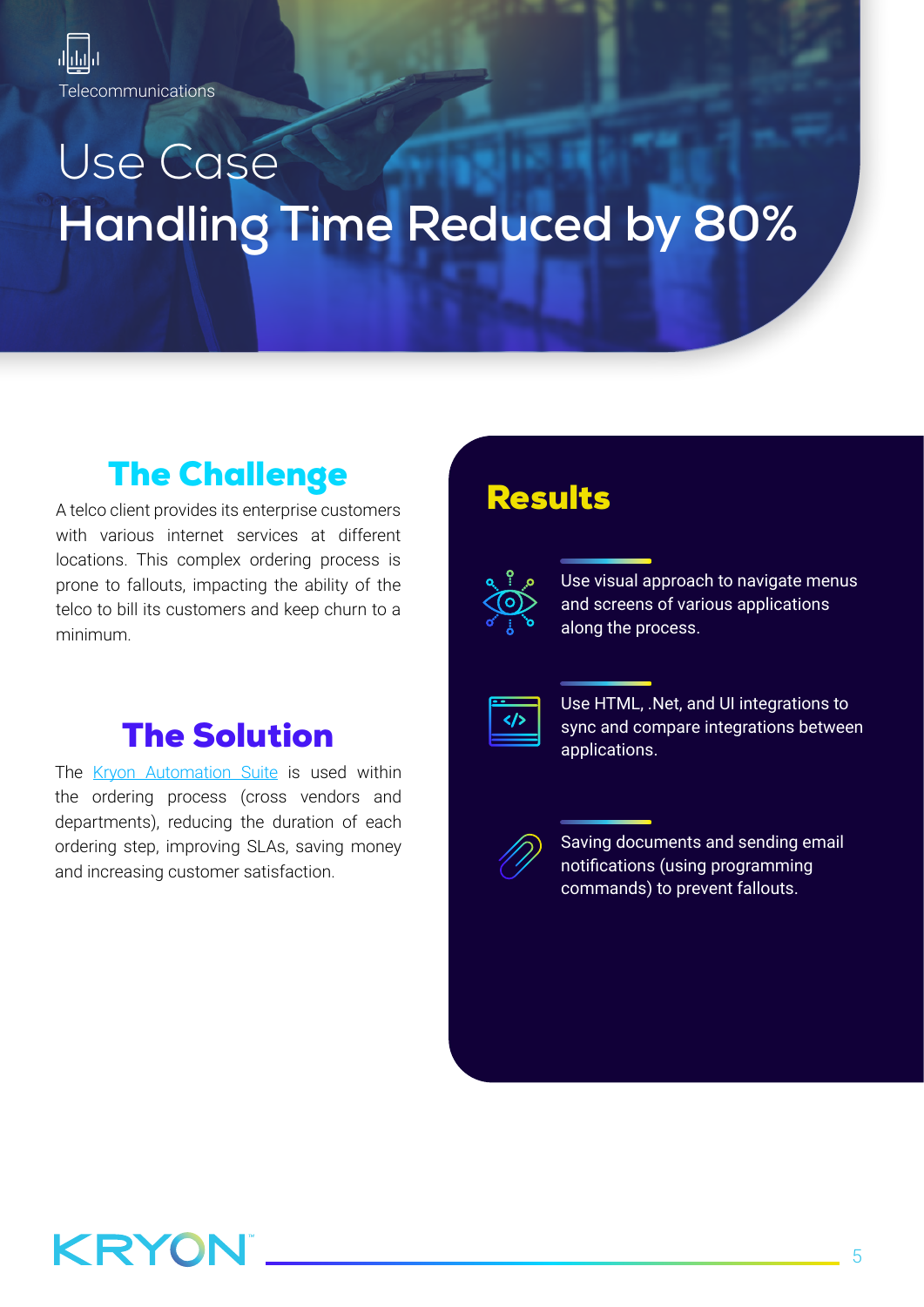

# Use Case **Increasing ARPU Through** Up/Cross Selling

# **The Challenge**

A leading telecommunications provider wanted to drive up-sells and cross-sells for outbound call centers as a way to generate increased revenues and drive average revenue per user (ARPU).

## **The Solution**

Kryon Attended Automation identifies orders being placed by the agents in Salesforce, matches the right bundle up with the exact script they should read proposal and prompts the agent via a popto the customer. When a customer accepts the offer, the agent triggers an unattended robot to complete the order process.

## **Results**



Increased average deal size and ARPU.



Reduced error rates to almost zero and significantly increased first call resolution (FCR).



Improved service delivery time.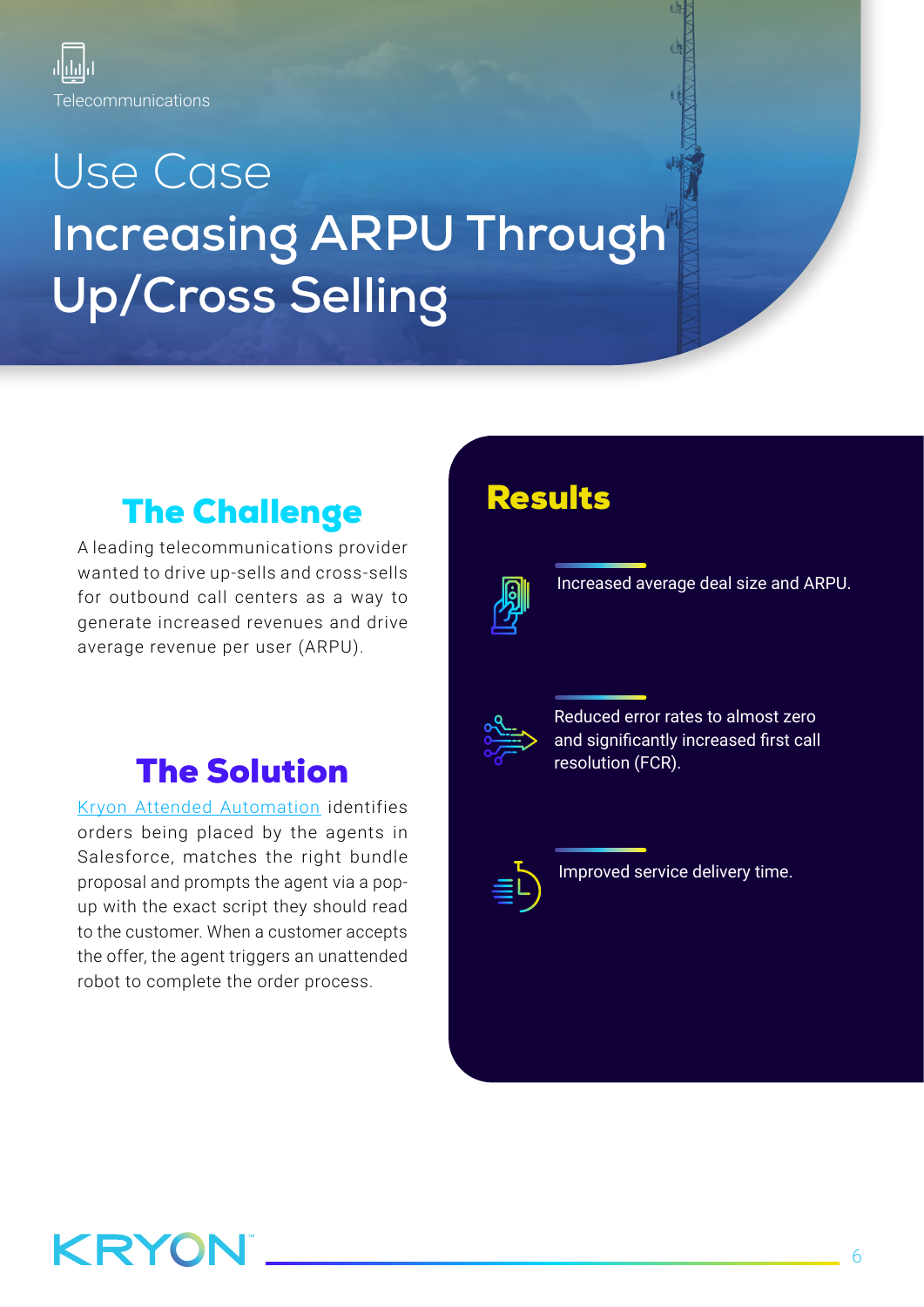

# Use Case **Driving Service Delivery Tranformation**

# **The Challenge**

A global telecommunication provider sought an end-to-end business process automation solution to drive service delivery transformation, from raising a change ticket to customer order processing and billing for enterprise customers.

## **The Solution**

The Kryon Automation Suite was implemented to improve the efficiency of various business processes running on numerous applications including legacy systems.

### Results



Notifications sent via email commands.



Use UI integration to automate SAP purchase order processing and interact with legacy systems through a visual approach to automate work order processing.



Use Excel and file system commands to automate change requests.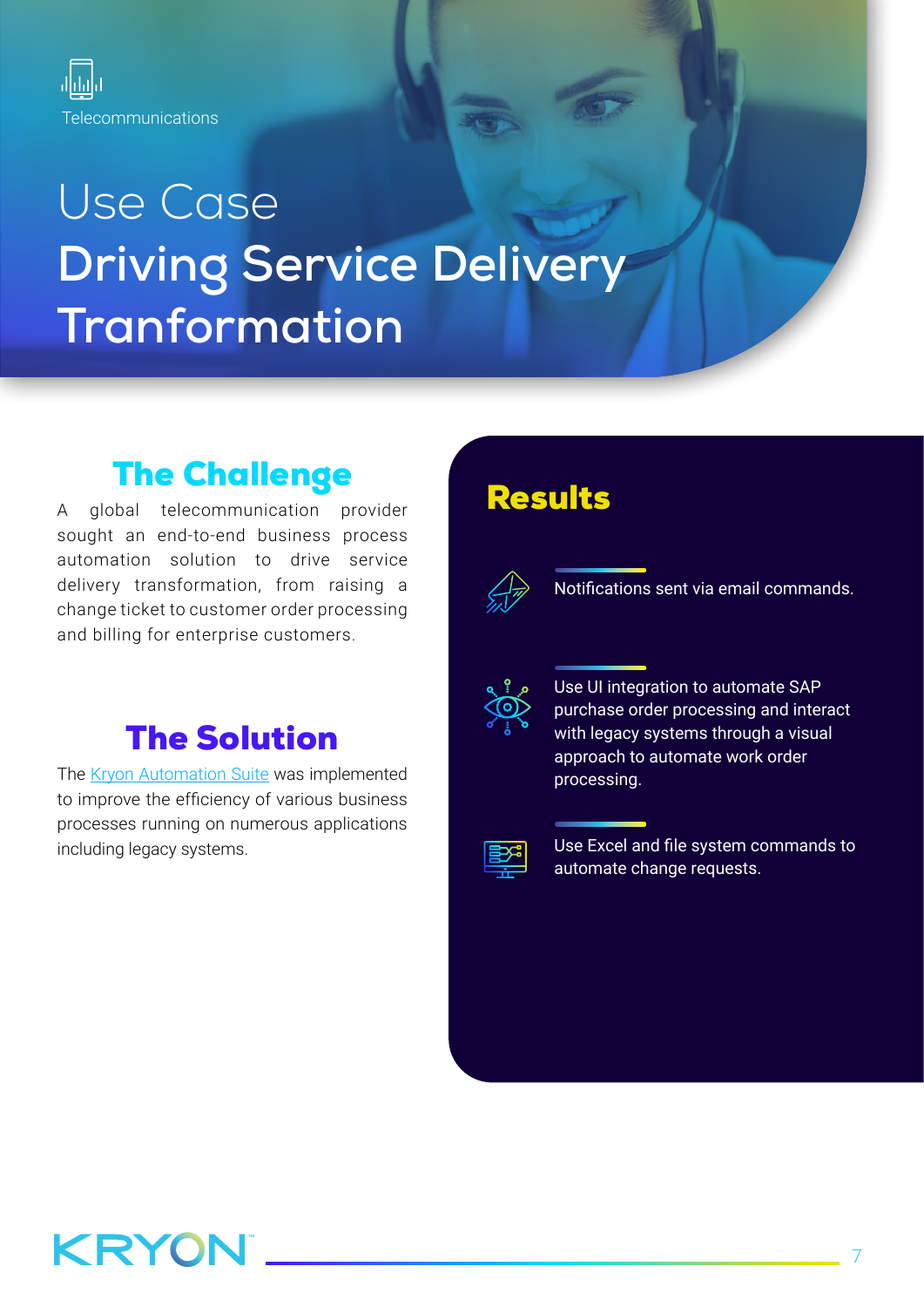

# Use Case **Bulk Contract Migration**

## **The Challenge**

A leading telecommunications provider's customer service organization needed to migrate enterprise/business customers to new service contracts as their contract renewals became due. This required manually changing the service level agreements for each of the contracts. Manually changing a contract in SAP typically took 12 minutes per renewal transaction.

## **The Solution**

Kryon Unattended Automation handled around 66,500 transactions per month, the equivalent of 71 man-months of work if done .manually

### **Results**



Read new contract parameters using Excel commands.



Verify contract parameters against an internal portal with HTML commands.



Login, navigate and update SAP systems with UI integration commands.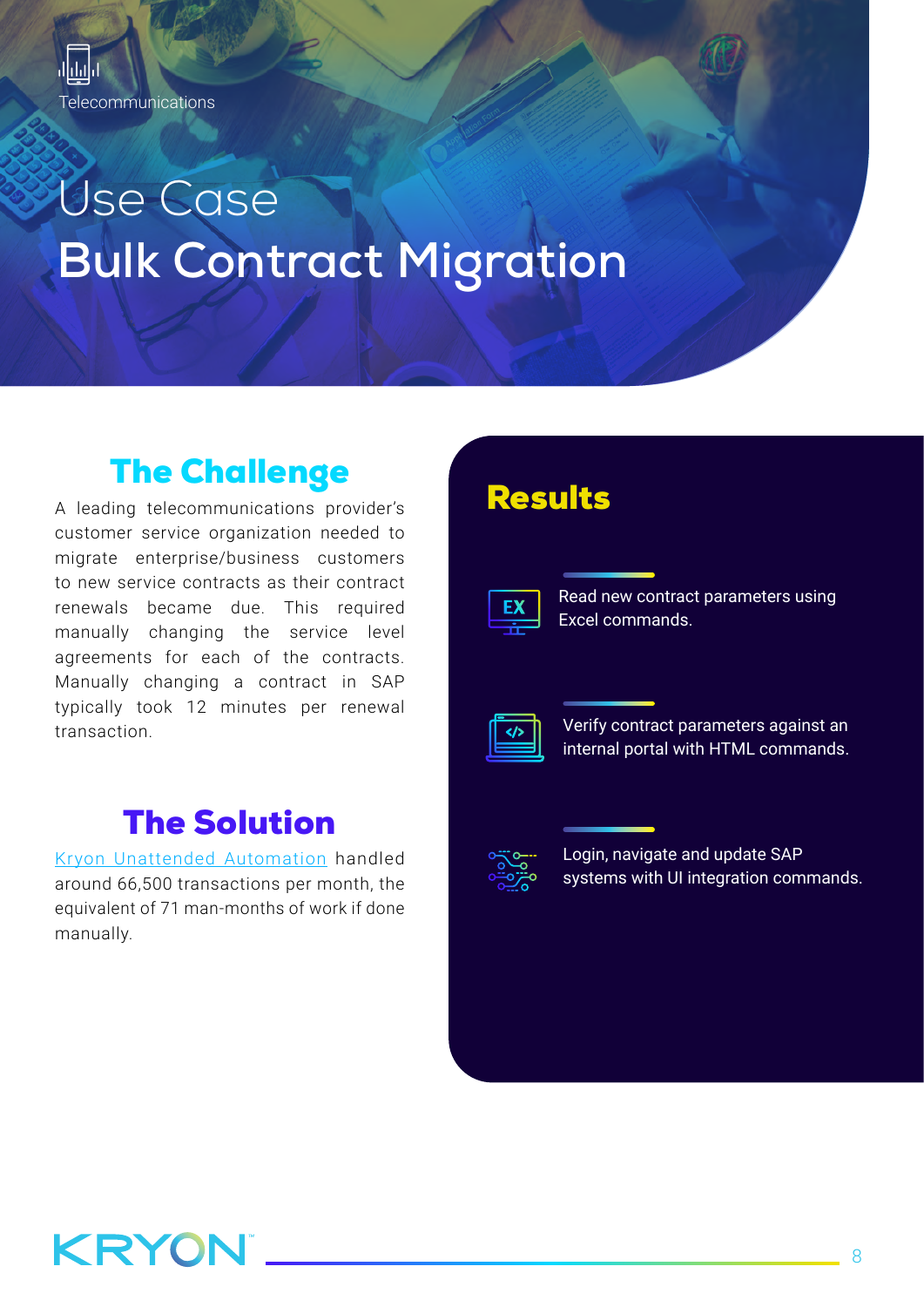

# Use Case **Processing Supplier Payments** from Excel/PDF to SAP

# **The Challenge**

A telco in Taiwan wanted to reconcile Excel files of suppliers' payments with invoices sent (PDF attached to email), and then enter approved payments in their ERP system on a daily basis as they come in. Manually, this process takes over 30 minutes.

## **The Solution**

Th[e](https://www.kryonsystems.com/full-cycle-automation-suite/) Kryon Automation Suite was implemented to reconcile the Excel files with the PDF documents, verify/approve payments and then enter the information in the ERP system. Since work days in Taiwan, Kryon Unattended Robots weekends, holidays and typhoon days are nonalso collect data about typhoon warnings from a government weather website and determine whether to run the process or not.

### **Results**

| ___ |
|-----|
|     |
|     |

Read Excel files and PDF documents with programming commands.

| and the state of the state of the state of the |  |
|------------------------------------------------|--|
|                                                |  |
|                                                |  |
|                                                |  |

Navigate the ERP system menus and screens using the visual approach, and enter fields with HTML commands (UI integrations).

| <b>Contract Contract Contract Contract</b> |  |
|--------------------------------------------|--|

Use Java script commands to read non-working days from weather website